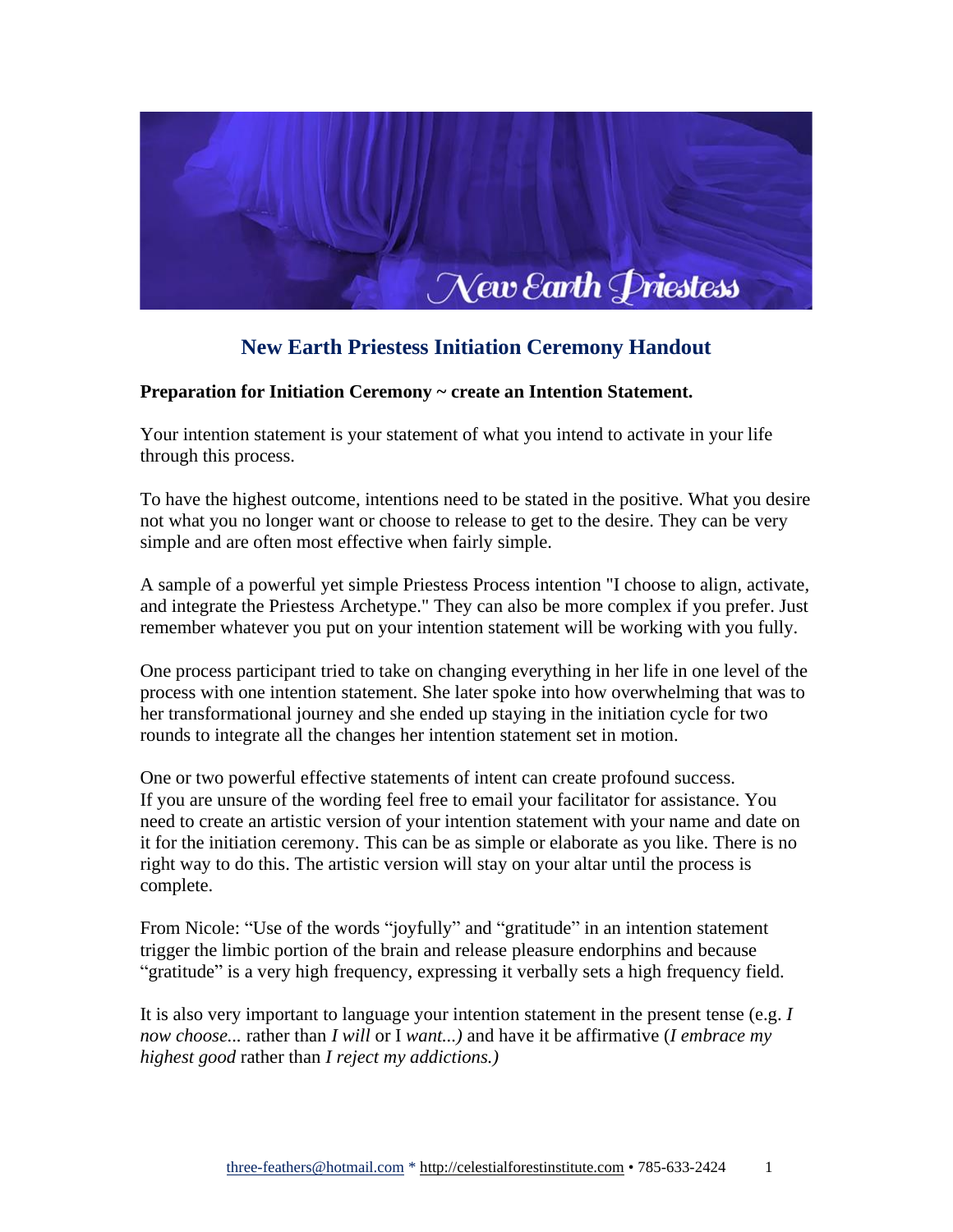Remember that *where attention goes, energy flows*, each initiate is encouraged to carefully prepare an intention statement that reflects her highest intent for the initiation period. It is wise to keep the statements clear and simple and focused on soul development rather than personal gain. The Universe will handle the details in ways beyond anyone's imaginings. Through the alchemical, cauldron power of the Circle, the combined intents of the facilitator and all the initiates become the group intent, all of which merge with the Priestess Process initiation intent to awaken the inner priestess.

(*Fine Print*: Anything of a lesser frequency than the individual and combined intents will surface for resolution.)"

### **You need to send me a copy of your intention statement by email before or immediately after your initiation.**

\*Allow ample time to "sleep on" your initiation statement for three nights before finalizing a draft. This allows time to for it to settle in your awareness and any revisions needed to surface. Particularly notice during these three days your waking thoughts, images, and feelings taking note of any important clues you received during the dreamtime.

## **Preparation for our Webcast Ceremony**

**Create an artistic copy of your intention statement to keep on your altar for entire process. (Be prepared to read your intention to the group) You will want Flowers or fruit for a gift to the Goddess for your altar A glass enclosed candle and a way to light it You may want to do your ceremonial bath prior and may want to dress in ceremonial attire.**

**All of the same things apply if you are doing the in-person ceremony. Dress like you are guided. Bring your artistic copy of your intention to put on our altar and then take it home. (Be prepared to read your intention to the group.) Prepare the same way, with a ceremonial bath, etc.**

# Email Your Intention Statement to Kathy at three-feathers@hotmail.com.

#### **Ceremonial bath notes:**

Prepare the ceremonial space by making it as beautiful as possible. You may want to create an altar, light candles, etc.

Play lovely healing and soothing music if possible.

Use something that feels fabulous to you in the water (oils, salts, etc. flower petals) Infuse deep honoring and soul clearing of wounding and weariness from your sacred priestess journey into the Water.